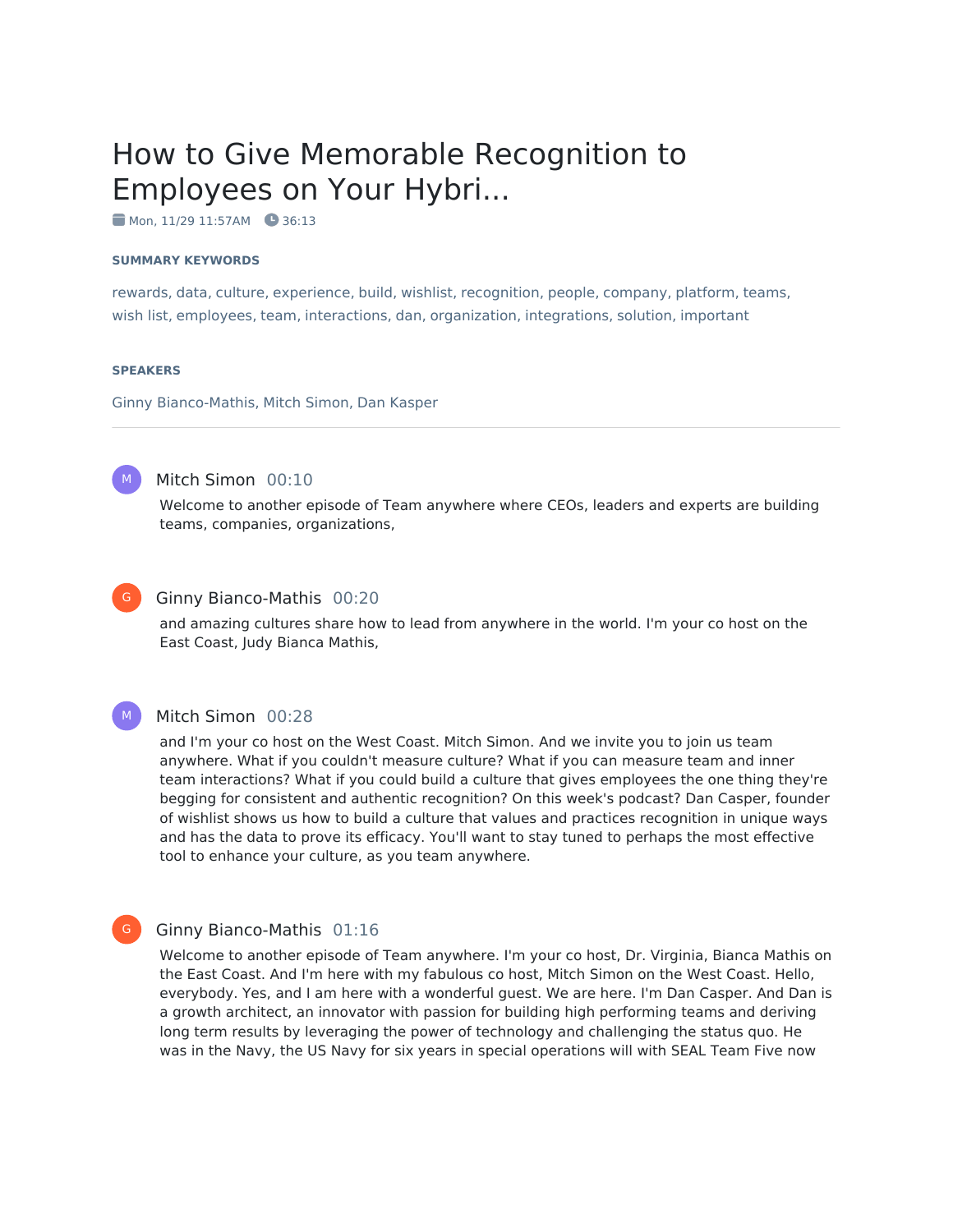that's a whole other podcast. Right. And after leaving active duty, he worked for air air b&b. And he initiated an executed global expansion for the trust and safety teams in the America and Asia Pacific. He is currently CEO of wish list, an HR technology organization, which helps build cohesive cultures and engagement within workforces. And in his spare time. He just loves to go out and look for stories or create them himself. Welcome, dad.



#### Dan Kasper 02:46

Yes, thank you both. Thanks, Jenny. I see we have the east and west coast represent and I'll join from the mid coast here in Colorado. But appreciate you guys hosting. Yep, I look been looking forward to this opportunity and a chance to connect with you guys on anywhere podcasts. Thank you in advance for having me. Oh,



Ginny Bianco-Mathis 03:03 terrific.



# Mitch Simon 03:04

Great. Great to have you here. We got someone on mountain time now.



#### Ginny Bianco-Mathis 03:11

We have really learned our time as having a podcast. So Dan, we're gonna start off like we usually do at least for maybe one more year, then we may have to drop this but what have you learned? Yeah, what did you learn during this real too much was few years? Yeah, with the pandemic coming out going virtual, all that good stuff.

D

#### Dan Kasper 03:37

Yeah, you know, you're exactly right. It has been an interesting or even, you know, tumultuous past few years. What we're seeing from the HR space is, you know, the really the work landscape has completely shifted. And if we have business leaders haven't shifted how we're investing in our culture or supporting our people. Odds are our team's performance and culture are also impacted or suffering as well. And why is this happening? Well, because strategies and initiatives also need to adapt to the drastic changes that have happened are continuing to happening within the work environment in the overall ecosystem 2020 and the aftershocks now that are kicking into 21 and as you mentioned, potentially getting into 2022. I really shaken the organization's and the work landscape to the core, we're seeing that employees have been feeling unappreciated, unsupported and alone. Conversely, companies are also scrambling to adapt to this new era of work. So if we aren't adapting us as employers and leaders within the business landscape, we're also falling behind whether we know it or not. So, as you mentioned in your question, there's definitely a lot of data and insights coming off this phase of the workforce. So let's look at some of those specifically tailored to the last two years and kind of surrounding the employee engagement space and culture. We're seeing that 91% of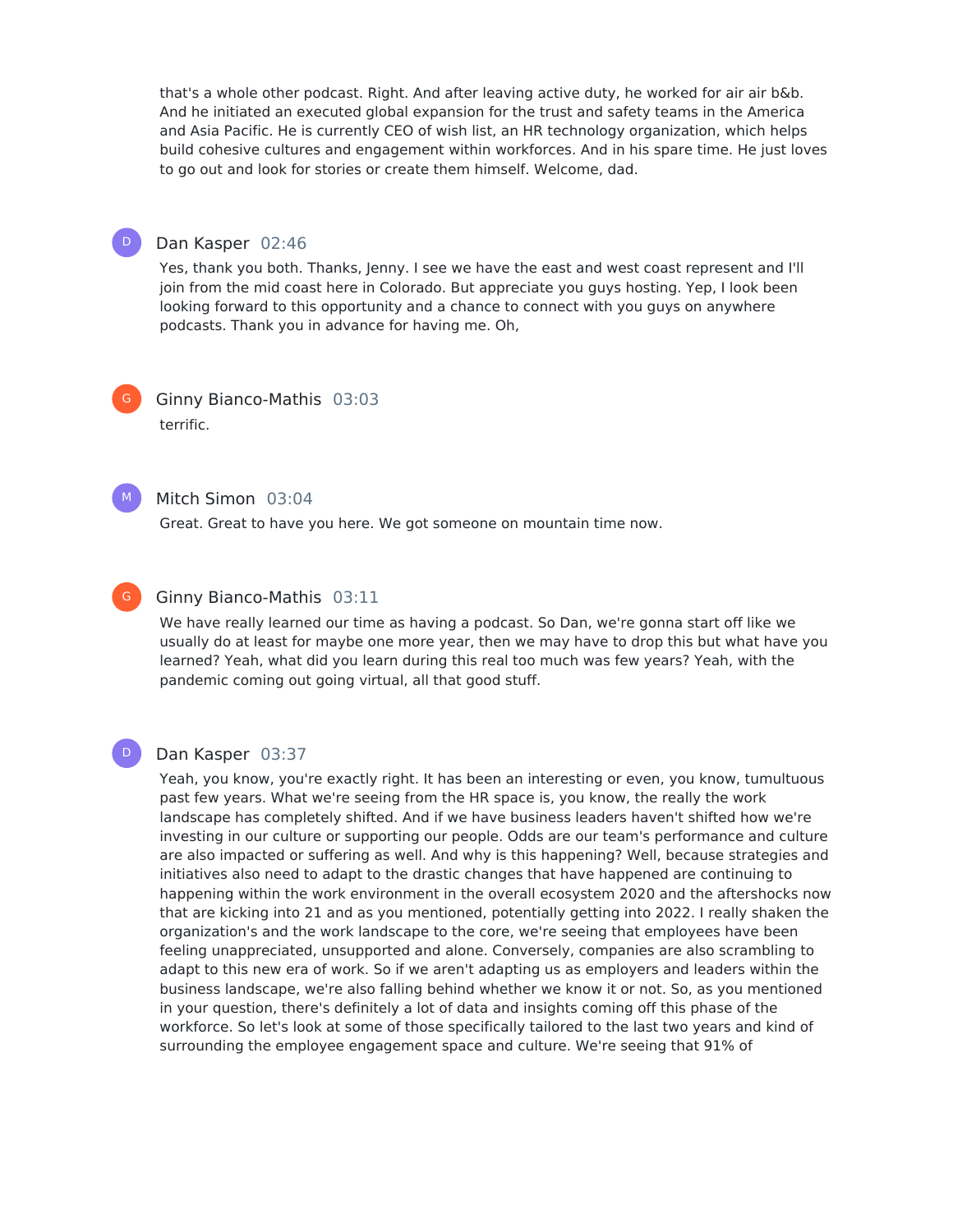employees working from home reported experiencing moderate to extreme stress, and 69% of workers claimed that the past few years alone have been Some of the most stressful times that they've experienced their entire professional career, including major events like September 11, or even the 2008 recession. So to counter this, we've seen an increased trend of successful employers playing an expanded role in their employees, financial, physical and mental well being. So it's time for us as employers to really step up and to offer some more help into various components of our team's lives. So McKenzie consulting actually ran an interesting study, which showed that organizations that have been investing in building engagement over the last two years will be in better positions than others, because building these cohesive cultures, also has a direct link to business performance. And these cohesive cultures are something that we really believe in with our software, we define it as an organization's ability to innovate experiment, and also kind of quickly take advantage of new opportunity. So it's especially important today's environment, and those companies that are adapting investing their people are seeing 55% more productivity across their teams, 49% increase in wellbeing, and 21% increase in their bottom line.

#### Ginny Bianco-Mathis 06:08

Right. Right. Which then, to fill that all in his wish list? And could you just give us a description? Who what his wish list?

#### Dan Kasper 06:22

Yeah, wish list is a human resources company in the tech space, we focus on building engagement and culture. So our mission is essentially to amplify company performance through igniting the power of people. So we, our software aims to do that through you know, kind of taking core human concepts that have been around for millennia, the art of human connection and the psychology behind it, we then digitize it. So whether you're on the East Coast, the West Coast, West Coast or the mid coast, you can still be involved in building that culture. And thirdly, we're also linking that to company performance. Because we we understand that businesses aren't just social clubs, they're out to accomplish something. And so we are connecting the data piece to human behavior and culture as well.

#### Mitch Simon 07:06

Okay, so I gotta jump to the chase, because that was a lot of data. Thank you so much for that, Dan. Yeah,



 $M_{\odot}$ 

 $\mathsf{G}^-$ 

 $\mathsf{D}^-$ 

Ginny Bianco-Mathis 07:13

we learned data.

M

# Mitch Simon 07:16

Okay, everyone has heard that we need to invest in our culture. And for the most part, most people have no idea where to invest. Because investing in a culture was okay, lunches, and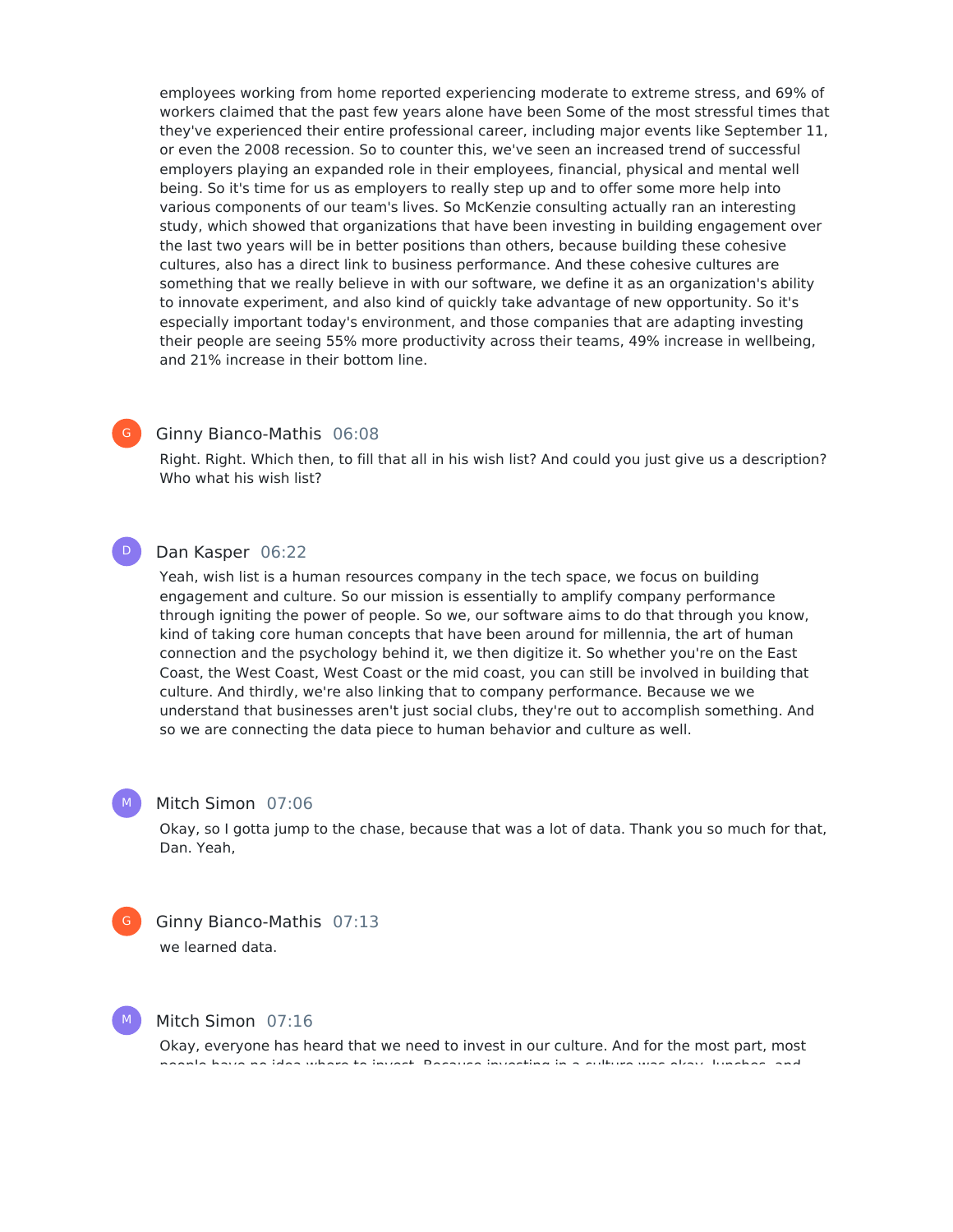people have no idea where to invest. Because investing in a culture was okay, lunches, and social events, and comfy chairs and ping pong tables, where are people investing? And what are the returns that are finding right now?

### Dan Kasper 07:38

 $\mathsf{D}^-$ 

Yeah, absolutely. So the the correct answer is it depends. Like any lawyer will tell you. But it really does. Because, you know, your culture is very unique, and it should be unique, it should be different. It should be your culture should be defined independently of that of others. So I think it depends upon your values and what you're trying to accomplish. And that's what I suggest starting in is making an investing in a system that is unique, and accomplishes what you want it to for your specific vision and mission. So that may be in what we're seeing is things that have been done in the physical world, she's tried to look to solutions that are doing that in the digital world. So what we see in what we adapt and build are a solution to incentivize behavior. So that's with a rewards solution. And what we do differently in the reward space is instead of offering plaques and trophies, we're very passionate about things that are memorable. So we leverage experiences. So think, driving Ferraris, skydiving, brewery tours, trips to Costa Rica, things that are a bit more meaningful, and they can help build your employer brand. And we're also seeing the needs coming out of the COVID environment really changing on recognition. And that's the biggest change that we've seen in the workforce is, you know, companies have worked extremely hard to build their culture. And now they've had to shake that up. And so while even recognition solutions that have worked for companies in the past, now, if they're not doing things differently, they're starting to fall behind and create gaps within their organization, because one of the demographics have shifted within the workforce pretty significantly in the past few years. But also we have a new environment. So what we're seeing being very important in today's solutions that people should look for to kind of develop their culture is recognition solutions that are impact focus. So what has traditionally been a solution to send points back and forth as a way to say thank you for seeing currency is less important to today's demographic. So look for solutions that are more impact focused, so you're able to see how different people and teams are performing even in remote environments. We're also seeing that recognition of today is less just a to b is less just from Mitch to Ginny, perhaps there's Dan involved too. So we're seeing a multivariate import approach being very important. So like peer to peer to peer concepts, solutions that are also making recognition less of an afterthought. thought in more top of mind through prompts or integrations or leveraging technology to run and automate programs for you is very important. And then we're also seeing a very push towards power of choice and more meaningful concepts. Again, one solution isn't a fit all for others. So making sure you can link to your company values, link to your performance goals, and make sure something's unique and fun to be engaged with.



# Mitch Simon 10:25

So can you give us an example or two or three on impact focused solutions that have worked in companies that you're working with?



# Dan Kasper 10:33

Yeah, of course. So like, like a use case for us? Yeah, of course. So yeah, we actually recently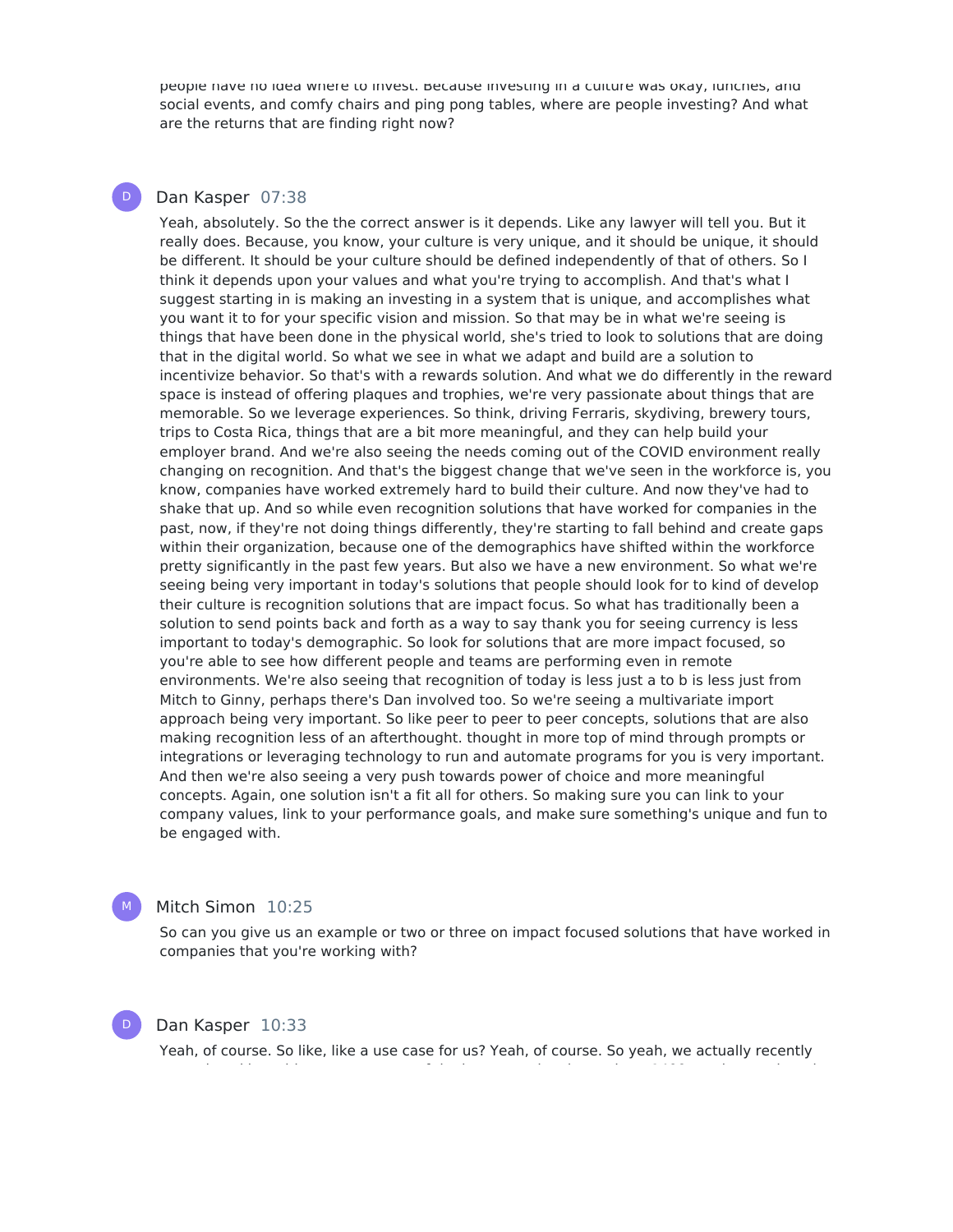started working with a company out of the bay area, they have about 1400 employees there in the suit, computer network and IT security. But they had a need, because they hadn't really updated their rewards and recognition strategy. In about eight years, they had looked to leverage more of the power of choice to fit their diverse team. And they wanted rewards more meaningful than their gift cards. So they ended up going with wishlist, because we were impact and are more impact focus and not about points. That's a key differentiator for us. We have top notch experiences. And then we have integrations to Microsoft Teams. So it's in places they already work. So exciting to see is that to date, 68% of their team has been rewarded. We're also seeing weekly engagement, about 60%. And then their employee net promoter score, which is a unique way to measure kind of company culture, and happiness within that as a likelihood to recommend working there is actually 27% to 52 cents the launch. So it's been fun to look at the data pieces and some of the things that they were able to find by using the wishlist software, as we have, we actually doubled down on data and insights surrounding people. And that separates us from others because we realize, you know, humans are very complex, they're not just binary and zero ones. But it's so important to be able to gather data surrounding your people. So we one of our data elements is actually inclusivity score. And so they're able to use that tool to see the relationship between sales and account management was actually degraded, because there's less interactions between those departments as compared to others. So they're able to jump in with some team building. And now their interactions have improved, and since their launch process from new clients has also improved. And then finally, they also realize the trend that off boarded, employees were recognized 40% less than current company averages, so they can create flags and insights and warnings that, hey, if somebody is not getting recommendations at this level, it's time to start doing so or they're going to be a flight risk for us. So these are some of the data and insights that we like looking at. And it's been interesting to see them used in the wild from some of these case studies and use examples. So

### Mitch Simon 12:46

M

D

yeah, have a have an impact focus reward, because we're used to get you know, in our world here, you know, it was on the West Coast, you know, oh, I got a gift card. Oh, I got money. Oh, I got a bonus. Oh, I got a thank you note. What are some things that are actually happening with the companies that you're working with? What are they receiving that such that they go, Oh, my gosh, this is amazing. And my NPS net promoter score went up.

#### Dan Kasper 13:11

Yeah, that's the unique thing is you know, rewards are so it can be so specific to people and, and being able to leverage the power choice is really what we're excited about. As I mentioned, we originally started with experiences and have since built out a marketplace, we have about 5000 of those things that are a bit more meaningful, go horseback riding, ski in the mountains, go to a spa day, stuff like that. We also expanded we offer travel now for some of those sales spiffs or more high value rewards. So you can travel on behalf of your company, we have swag, so you can wear and you represent your company swag, and apparel, we have custom rewards that companies can build as well. So that'd be lunch with the CEO additional paid time off. So really kind of having custom approaches. And even through COVID, we had to stay at home category that was about 62% of our bookings, things like executive coaching or learn a second language. And so some of the fun stories coming off this is we actually saw recently a couple get engaged through a wishlist experience, and a reward we also word exactly. So these are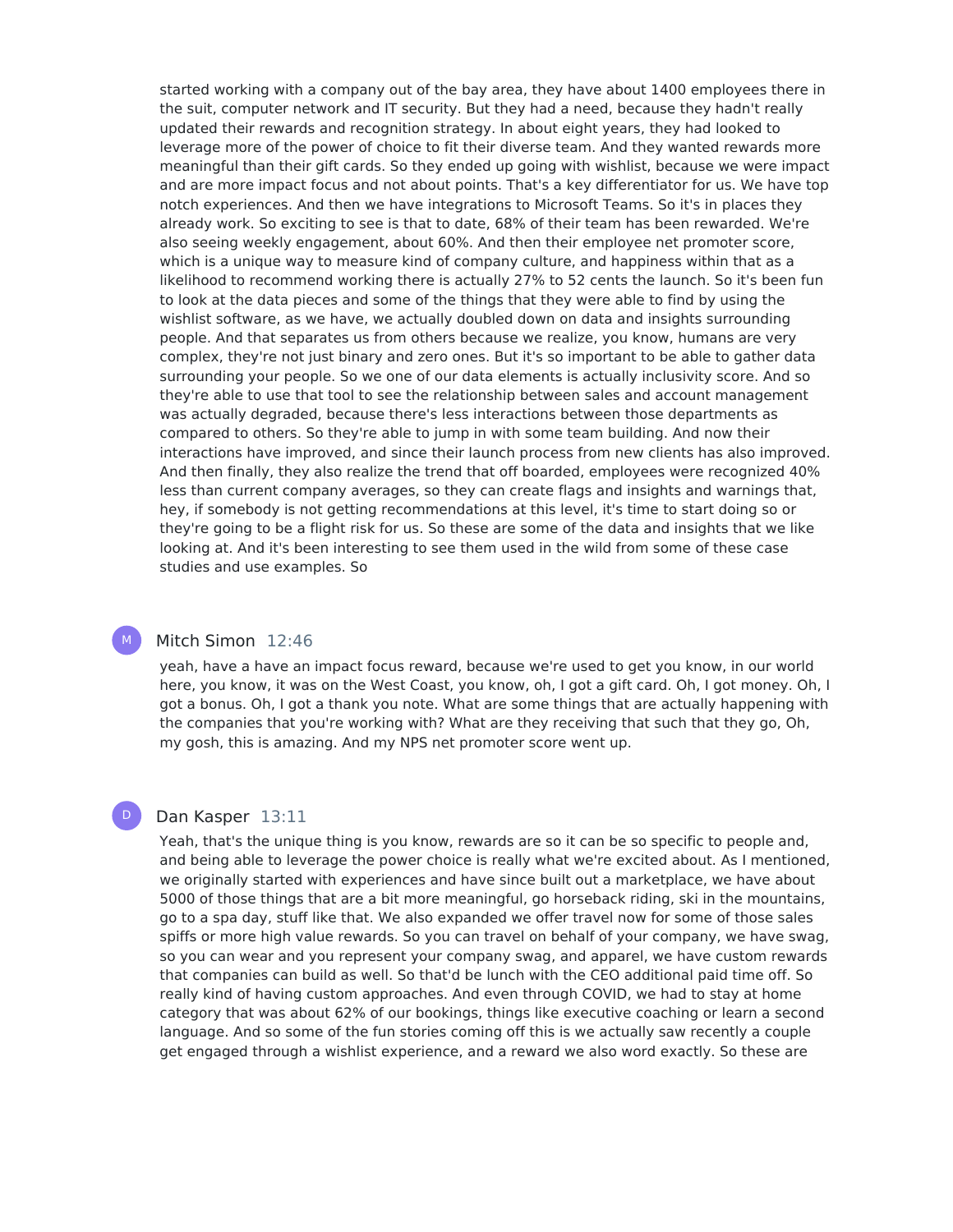some of the you know, interactions that are happening being facilitated on behalf of the employer. And now we're talking about stories and memories. And things like cash is always great, right? It's great to get that monetary reward. We're not saying, you know, that's you know not to do that. We're saying that there's additional things you can do that can be more memorable and help you build your brand and connect people and build your culture, which is really how we tried to leverage our marketplace.

#### Mitch Simon 14:34

Yeah, I love that. I love the way that your focus is on story. Focus rewards. Yeah. If I get a gift card, there's no story there. If I go horseback riding or fight, I find my wife. That's an incredible story.

#### Dan Kasper 14:45  $\mathsf{D}^-$

Exactly. Right, right. You're exactly right. I mean, that's kind of in human nature, right? humans communicate best through storytelling, and that's part of that. So human psychology built into the platform. We also hear kind of the opposite of that of horror stories of rewards and you know, Through the consultative sales processes, we've heard a story where somebody who recently became sober was sent a box of wine, we heard somebody who was hearing impaired receive an iPod. And that's can actually do more harm than good adverse effect to your company. So it's an interesting to be able to build and fun to build a marketplace to have options that are more memorable and let people pick what's most important to them. Yeah,

#### M

M

Mitch Simon 15:25

those are really good stories, but

# $G$

D

#### Ginny Bianco-Mathis 15:26

they are. Now let's go back just a little further in terms of so there's a wish list I know in our company. How does it work from the employee point of view, I go to a meeting and what I I might think it's a great meeting. And so then I go to wish list and I say, had this great meeting, we all came together. And kudos to Charlie and and blah, blah. And so listen to the system.

#### Dan Kasper 16:01

Exactly. So a picture. So we're web based applications, you can log in anywhere you have internet. And imagine almost like a social media feed. However, it's more catered to the workplace. And the concept of our platform is essentially, several fold. But it's aimed to have that love and belonging, feeling that is, you know, remember back from your psych 101 days of Maslow's hierarchy of needs is still a thing, people are spending so much time at work. They're dedicating their resources and their time and their everything that they put into this. And so they want to feel seen, they want to feel heard. And so this connection is actually psychologically based where that love and belonging that third tier is, you know, the bottom is,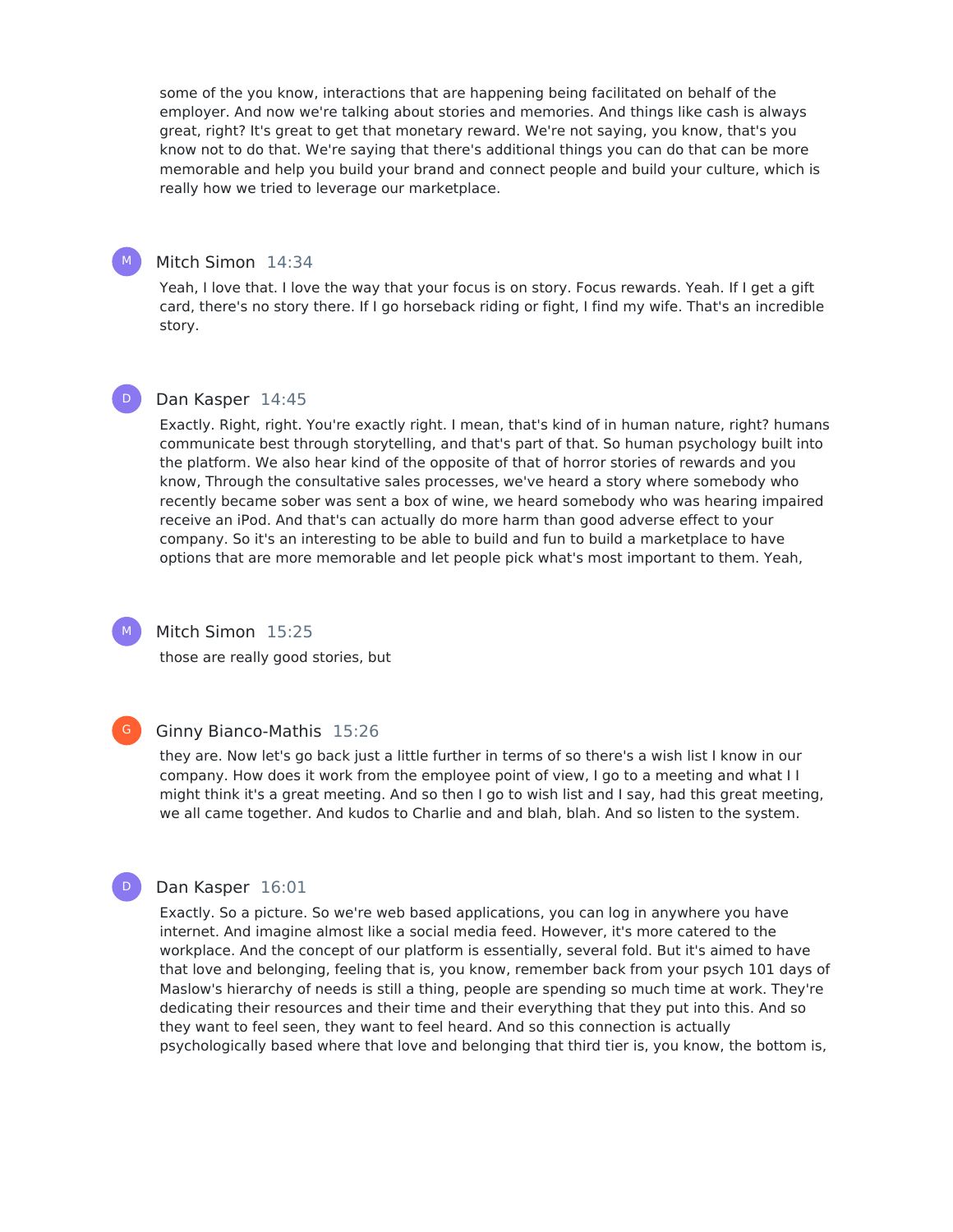Hey, am I breathing, then do I feel safe? Really, wishlist tries to inject itself in that third tier, we're aiming to build a tribe, a culture, something you can be proud to be a part of. But the platform is a picture of social media. So you're able to recognize somebody or call out the good work that is happening, you can connect that to your company values, you can connect that to a business school, you can tag a team, you can tag it department, make it fun by you can add GIFs, emojis, you can record or take a picture of whatever if you went on an experience. And that gets posted to a feed. And then you can also interact with that as you go along. We have integrations to Microsoft Teams, Slack, first HRIS integration. So it's also you can conduct exactly what you'd be doing on the cloud from from places you already work as well. And then there's also an administration side where you could set budgets, approval features, nominations, surveys, and then a data piece as well. Where you can understand what is happening and engage with your culture to making sure it's improving to again, it's not just a social club we're trying to build here, we're trying to build a cohesive culture and a high performing team because that also drives business results.

# Ginny Bianco-Mathis 17:53

 $\mathsf{G}^-$ 

M

D

Right? So what really crystallized the picture for me is when you said, Think, social media, where I would go on and say, Oh, my God, look at this great dinner meal. And here's a picture. And I, by the way, I was with Mary and John, and we discussed the closing of XYZ deal. Exactly. All right. And then your software goes in with certain metrics to highlight connections and problems. So that a decision maker, like you said, Hey, we better go do some team building over there. Or there's an opportunity over in this region that we hadn't even thought let's go in there and help make that happen.

### Mitch Simon 18:39

Yeah, I love that. And I love the data aspect. Dan, which I'm sure you love the data aspect, because that's that's the big sale here is to actually catch the the differences among the different people in your company as to where where there is recognition and whether it's not. And you don't pick that up necessarily, in your engagement surveys. That Correct?

#### Dan Kasper 19:02

Yeah, no, you're exactly right. And that's, you know, the data piece is something that's central to our platform. And it's really interesting to even just start to see the data come through and aggregate that as a whole and just see how teams are interacting, even through the COVID landscape. And so you know, if a recognition platform is something that you're interested in, what we're seeing is good recognition, companies will have data surrounding how many recognitions are sent by who or by what team or individual, they may also have the ability to connect company values, or even business goals, and most stop there. But trust that really doesn't. I mean, it's nice to have, but we want to understand insights that allow me to change behaviors. And that's really what we're aiming to do. So some of the data pieces that we recently launched, one of which I mentioned to in the case study was inclusivity. So you're able to see who is being left out potentially and are they flight risks. We're also able to see the rewards and recognition penetration so any correlations between off boarded employees and they're engaged Right, we're looking at that employee NPS score, which we think is a great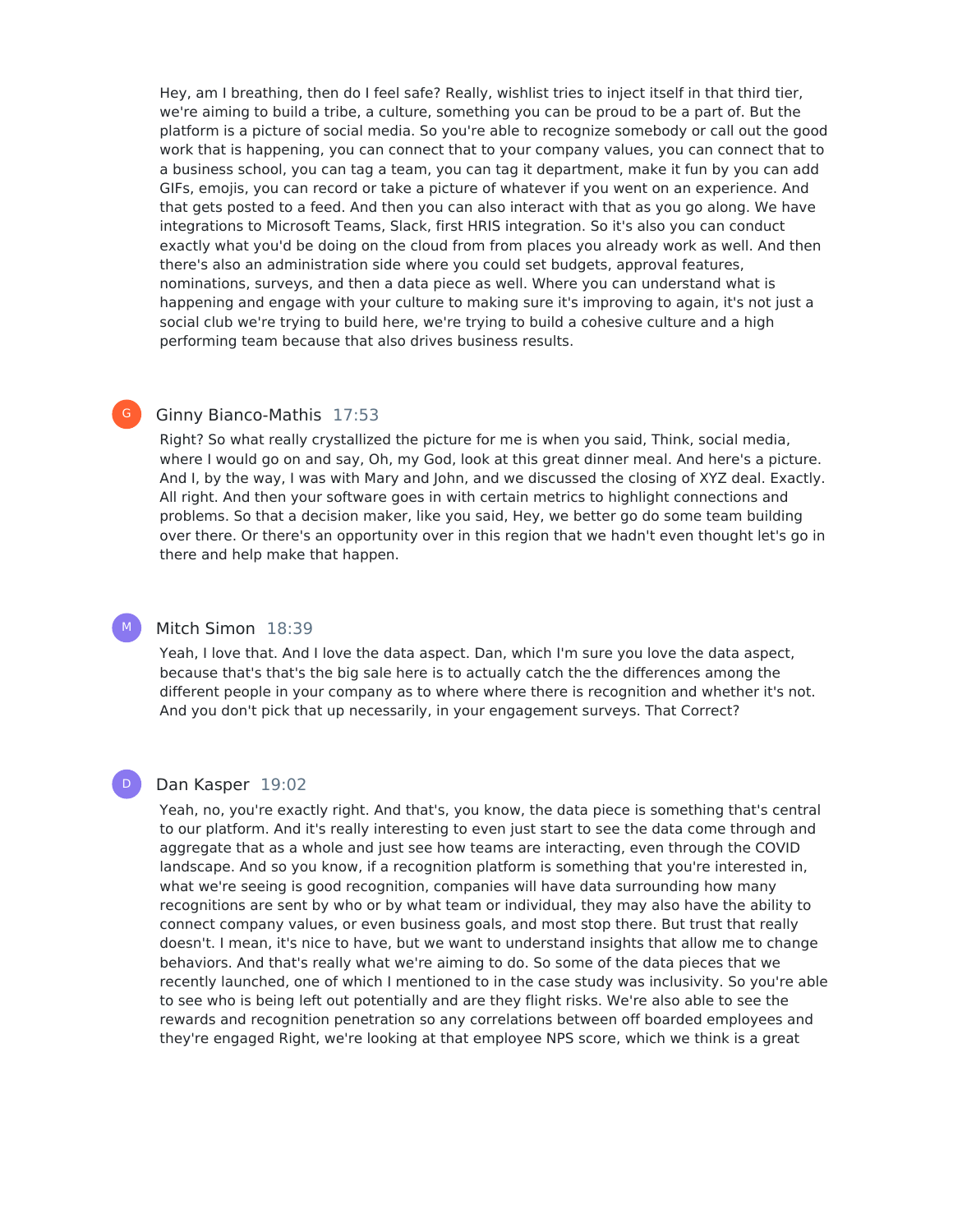metric. It's traditionally used as a user, or client facing metric. But let's look at that internally, you know, how likely is your are your employees to recommend your company to work there. And so we're able to see and track improvement and benchmark those against other similar industries. And verticals are really interesting. Piece two is collaboration, mapping. And so that's something we're actively building in the platform to, you know, traditionally, you see, org charts, who reports to to reports, the who only tells you so much correct. But if you're able to see collaboration, maping, see who's interacting with whom maybe that new person that just started on your team is a key to several departments. And maybe that manager has been around for 20 years is actually out on an island. So now we're starting to get to data that I can make decisions, and change my behaviors to attract to retain talent, and really build those culture. Not to mention, one of the things that we're building and building now is in beta testing is and then platform ROI calculator, that's something that's been really difficult to measure is, you know, rewards and recognition historically. Okay, great. But what's how is this impacting my culture? How is it saving me money on turnover? So now we're gathering all interactions between your teams, and we're correlating that to your payroll amounts, and we're spitting it out and showing engagement scores and how that is actively saving you money. So these are some of the metrics that I think are important for next stage workforces as we go through the pandemic is, let's not just track numbers for the sake of tracking numbers. But let's actually look at data which gives us insights, which allows us to change our behaviors.

# Mitch Simon 21:35

M

 $\mathsf{D}^-$ 

Can you share with us, okay, as you guys can tell, I love this podcast, yeah. Boom, boom, boom, boom. Okay, so let's say we've got, we've got good boss, we're gonna call him a George. We've gotten bad boss recall him, Brad. So So George's good boss, Brad is bad boss. How are we? How are we tracking that? The collaboration? So we know that Georgia is actually collaborating? What is happening? And so you know, yeah, Georgia goodbyes, bad bosses? Brad, how are we finding out that Brad is actually not collaborating? What would what would actually happen to the data?

#### Dan Kasper 22:11

Yeah, so what we're looking at through our system, and also looking at that through integrations, like Slack integration, like Microsoft Teams is we're able to see there, how much they're recognizing all members of their team, are they doing so evenly is their team interacting with other departments evenly or in or not evenly. And then we have that we have baseline studies and metrics. And we compare that to, and we see his basically his interaction with his team. And then compare that to normalize data. And then we spit out essentially a back end score, and then visualize that in a way with the collaboration mapping feature, to show who's kind of the center of your organization and who is potentially farther out. So it almost looks like a spider web with kind of initials or names. And you can see people more central to the spider web have more interactions and are more regular or higher performing in terms of interaction with holistically across your teams across their departments, and in a regular amount, and people have less so are essentially a flight risk or potentially non engaged with their team. And now there's something that we need to take action for and look at their behaviors to say, you know, is there actually something going on here?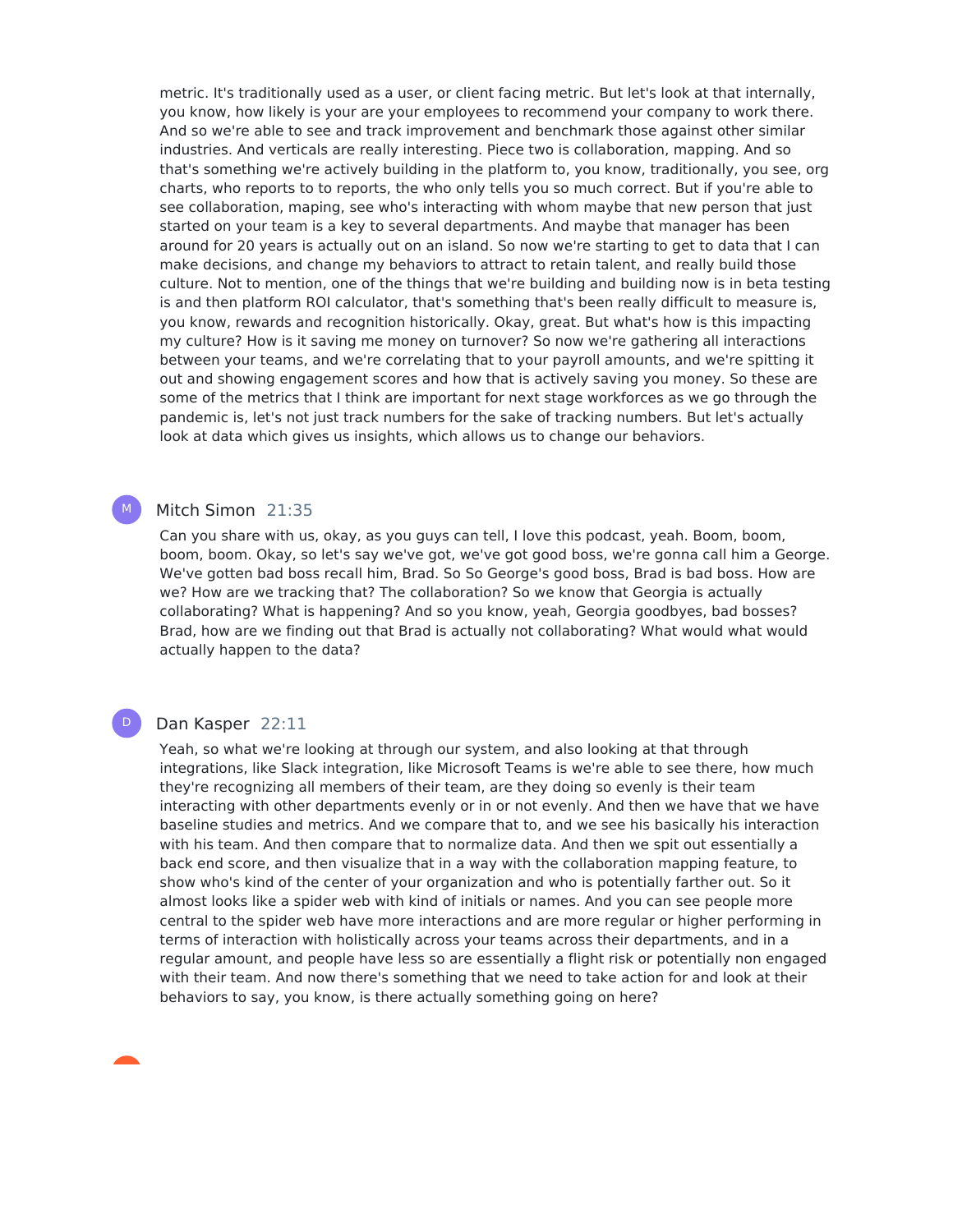#### Ginny Bianco-Mathis 23:24

Right, right. And I can see, oh, two questions. So you're pulling out data and you're making. This seems to show this, this seems to show that, and that's wishlist, pulling that data and giving a report to somebody, someone has to be looking at this and saying, Ah, we need to do some action over here or over there. Who is that someone?

#### Dan Kasper 23:52  $\mathsf{D}^-$

Yeah, you're exactly right. So our platform, actually, everyone has a login at the company. Now we have different levels and different user roles that are associated with that. So we don't show all the data to all the people depending on kind of mirror that to your organization. But what we're seeing is leadership is absolutely key to the success of recognition programs. And so that's not just the HR team, but lead people, leaders in general need to embody this need to invest in a need to believe it's an option. We're also spitting out, you know, we all realize that leaders time is valuable. So we have some executive digest, but everything is available in platform, you send weekly email reminders to get you to click in and to look at the data. But it's all accessible through the platform. We have a whole data and insights page. It's like visualizes different widgets that are available on that page. And you can able to track that over time and also compare it to benchmarks to see you know, how am I doing across industry verticals, etc.

#### Ginny Bianco-Mathis 24:46  $G$

Oh, you can even check how am I showing up? Exactly. You have a right to get my own feedback. That is, which is a wonderful instant coaching feedback. I'm supposed to be interacting more isn't really showing. It's not just me saying, Oh, I'm interacting a whole lot more.

#### Dan Kasper 25:06

D

You're exactly right. I mean, education is so important, right? There's, there's a difference between a manager and a leader, in my opinion. And it's so important. You know, we have a quote on our wall at the office, and it says, it's actually by Zig Ziglar. And he says, You don't build a business, you build people, and the people build the business. So yeah, you know, with my background in the Navy, my first professional experience was on teams that were literally life and death. And I still believe that teams are life and death, even outside of the military, they will truly make or break your organization. And so how can we leverage products and teams to understand your data of your team to be able to measure that, to be able to engage with it, and then to educate people and leaders in your organization to better support their people, because what we're seeing is, you know, as the age old age old Babbitt, age old adage that we continued this to be true that the biggest reason people leave organizations is because of direct manager. So how can I help my managers, my people, leaders to help them support their team to build their team to show that engagement to allow them to feel seen or heard, even in remote environments. And then making sure that you know, their performance, even though located all over is still the best possible because they have this connection with their team, they feel a part of the tribe, and they're able to do the best work possible.

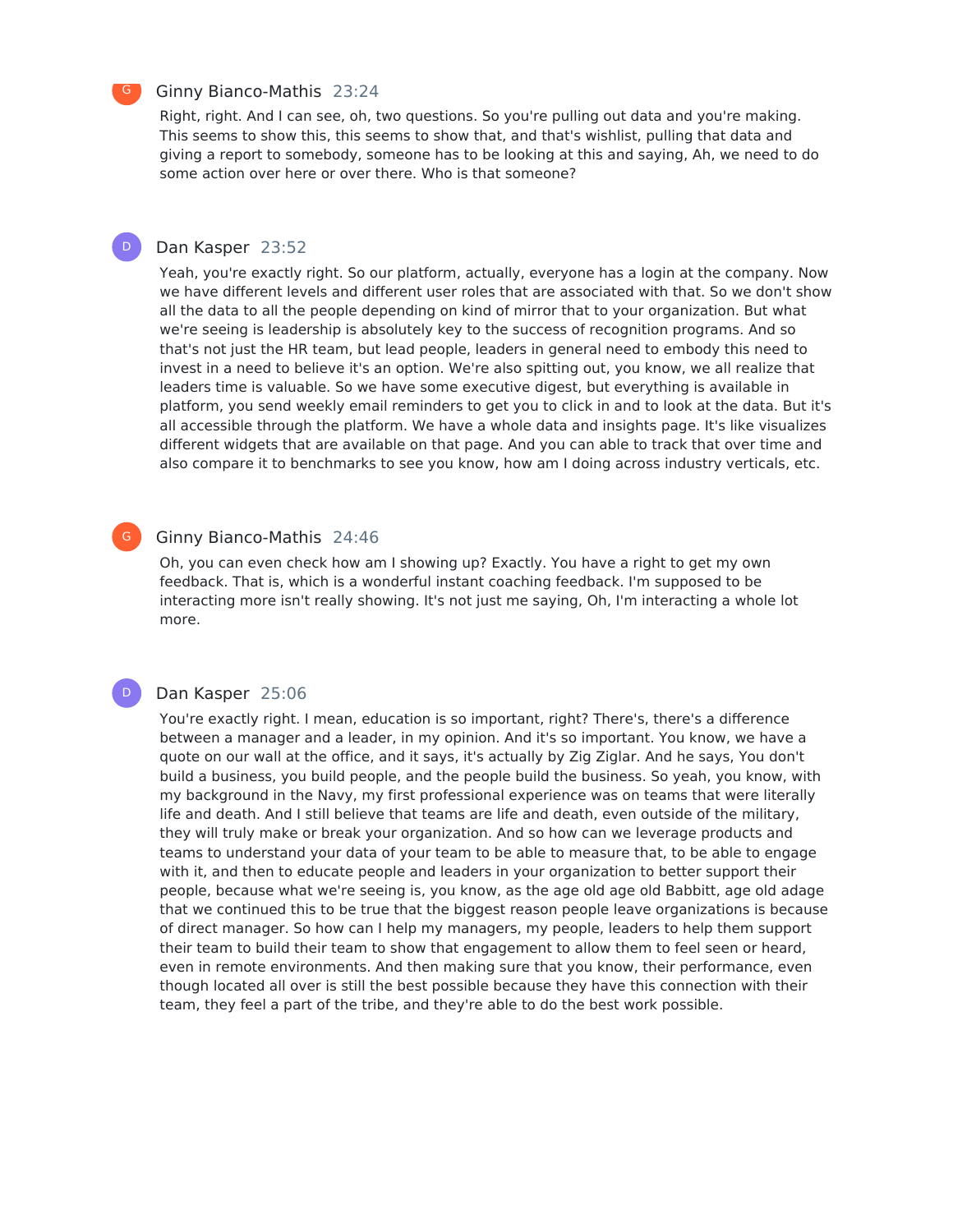

 $\mathsf{D}^-$ 

#### Mitch Simon 26:25

I got a great question. Greg, did I say your question? I would love Dan. Okay, this is a great question. Because this is what I what I'm finding with some of the covers I work with is that, you know, when when it comes to engagement scores, and you know, you ask, What do you think about your boss, you know, people use, oh, five stars. He's amazing. She's amazing. But you don't really know, right? Because you have no idea. And I'm just wondering if you could actually correlate reality through your system versus, you know, being asked every quarter, how's my boss doing? What? Do you have any comment to that, Dan?

#### Dan Kasper 26:57

Yeah, I like it. Again, surveys are only so good, because there's that whole imposter syndrome, you know, I don't want is, am I gonna get thrown under the bus with that? So I like your idea. We're not actively doing that now. But I'm gonna write it down because I like it. Okay, all right. Look at? Yeah, I'll give you I'll give you 10% Don't worry, Mitch. Yeah, you got to deal. But But I like the concept cuz we could look at survey data, and then overlay that almost to our collaboration, mapping data. And we're saying, X manager, well, who's our bad guy, Brad, he's writing five stars. But he's also at the edge of this, you know, crop collaboration, mapping the spiderweb. That's a flag for me, maybe that's something me as you know, Brad's leader can jump into his team, because likely his team is potentially afraid. He's not building that cohesive culture. So that overlay could be really interesting and potentially be a higher risk than just negative, you know, survey results or not, you know, high servers also is, is that larger discrepancy?

#### Ginny Bianco-Mathis 27:57

Totally. And, and I heard you say something, and I wanted to double check it. Are you do you gain access to other platforms, like I heard you mention Slack. So we take this, and then we compare it because slack, some might say gives you certain data about engagement?

### $\mathsf{D}^-$

 $\mathsf{G}^-$ 

#### Dan Kasper 28:16

Yes, yeah. So our platform can operate independently. But we also believe in integrations. And that's that the power of here is, you know, people are already in teams are already operating in Slack. They're already operating in Microsoft Teams. So we have applications within those where our platform sinks in two ways we pushed out of that way, and we pulled out from it. So anything you do, and one of these communication tools is also synced to our platform. And so it's just nice to be able to have an application I can reward I can recognize from either of those tools, and it will still collect the data and interactions within our platform.

#### G

#### Ginny Bianco-Mathis 28:51

This just blows my mind. Yeah, it's the perfect example of you have this idea based on recognition. All right, that's gonna be the hook. And yet, you knew that hook had to be hooked to a lot of other things to be distinctive. And I do remember talking to one of your competitors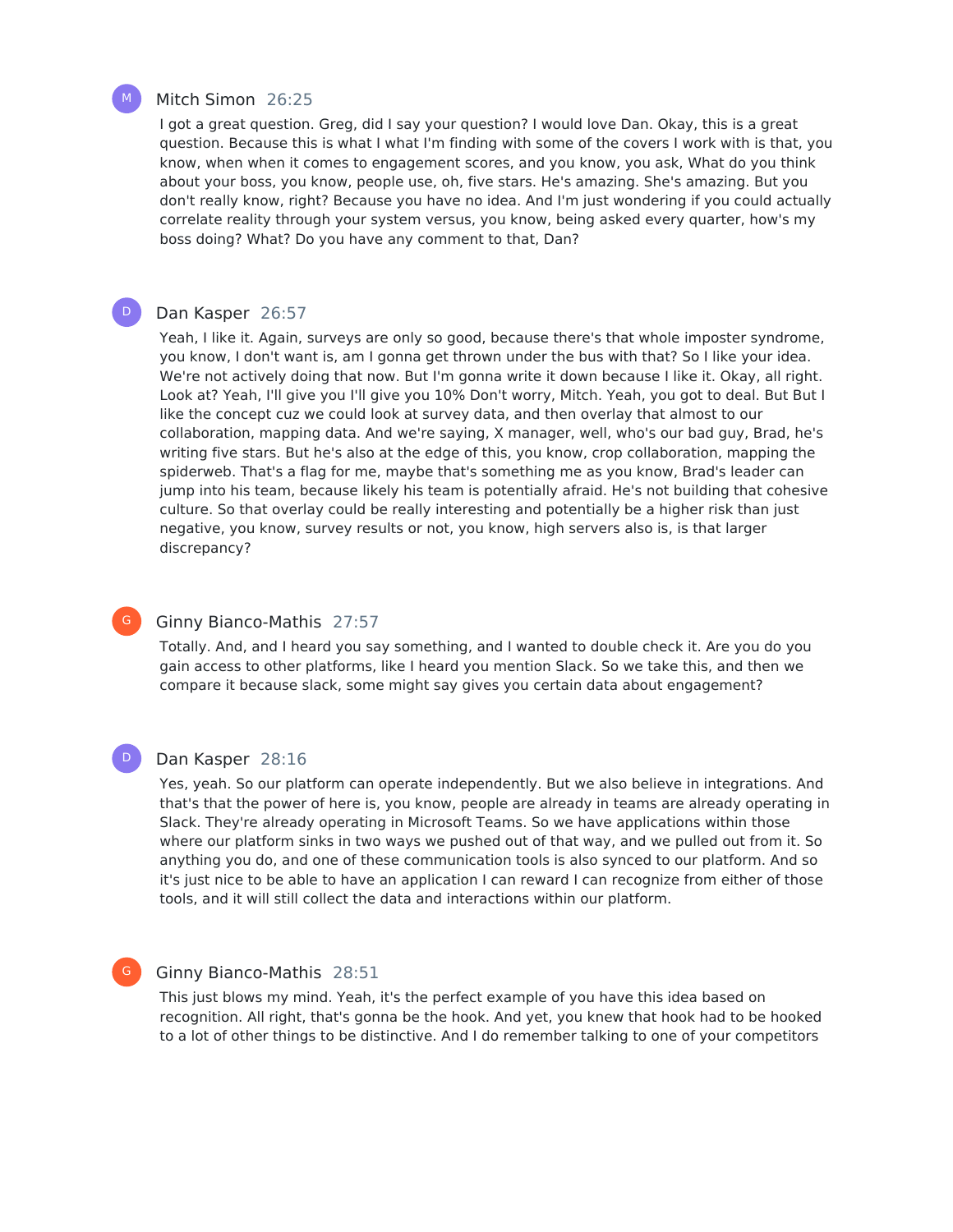about a year and a half ago. And they really don't go beyond as you said, the point system. And then when I asked what about comparative nowhere near it, this is an incredible

### Mitch Simon 29:32

tool. Okay, I've got to get I gotta get another story damn behind this. Where did this i Where did this idea come from? And in how did you go ahead, go ahead and implement it? Yeah.

#### Dan Kasper 29:44

Yeah, so I actually didn't start the company. I took over from the founders back in 2017. But the founders actually met at an MBA program in 2010, I believe, in Spain, and they went into the grocery stores there and were you You were able to buy this box, that was an experience. And so they liked the concept and actually launched wishlist back in 2012, as a b2c concept where for birthdays or etc, instead of buying somebody, something you could buy them and experience. Well, they quickly got traction in the b2b space and then pivoted 2015. And then I took over from the Honors in 2017. With really, we just had the rewards concept and the experience or rewards, but there was so much potential energy that I wanted to convert to more kinetic energy. And actually, through the pandemic space, we saw such a big need, and we saw the workforce changing. And we saw that rewards were nice, and they're they're still there's a play for them. We believe in rewards. But there's also a broader problem to be solved in today's workforce. So we took our hypothesis, we interviewed about 200 Different companies. And what we saw those, hey, there's other experience or even route experienced reward providers, but they didn't do a great job of connecting to an employer's why. And then we had recognition solutions that offered a way to send thank you in points back and forth, they didn't have meaningful rewards, but they really hadn't changed their approach to recognition. In the past decade, even though the workforce has changed significantly, the COVID and landscape has now changed significantly. And so we set off to create this forward looking recognition solution that was literally built in this environment for this environment of the workforce of the 2020s. And then we set that on top of our reward solution. And that's what we're excited about now is just the workplace has been shaken up so much, if you're doing the same things, it's going to create friction at some point. And so we're very passionate about building teams about building culture, because we understand that's where business comes from. And so, through our interviews, we really understood her. And again, we have a long way to go very much continue to continue growth here and what our product can sell for, but the needs now have changed so significantly that we launched a new product for it, and excited to have in the market since last December.



D

Mitch Simon 32:00

Cool. Cool. Mic drop, Mike. Take it away, say his mic drop. I mean, that's it. I

Dan Kasper 32:10 don't know what to say. I don't



 $\mathsf{D}^-$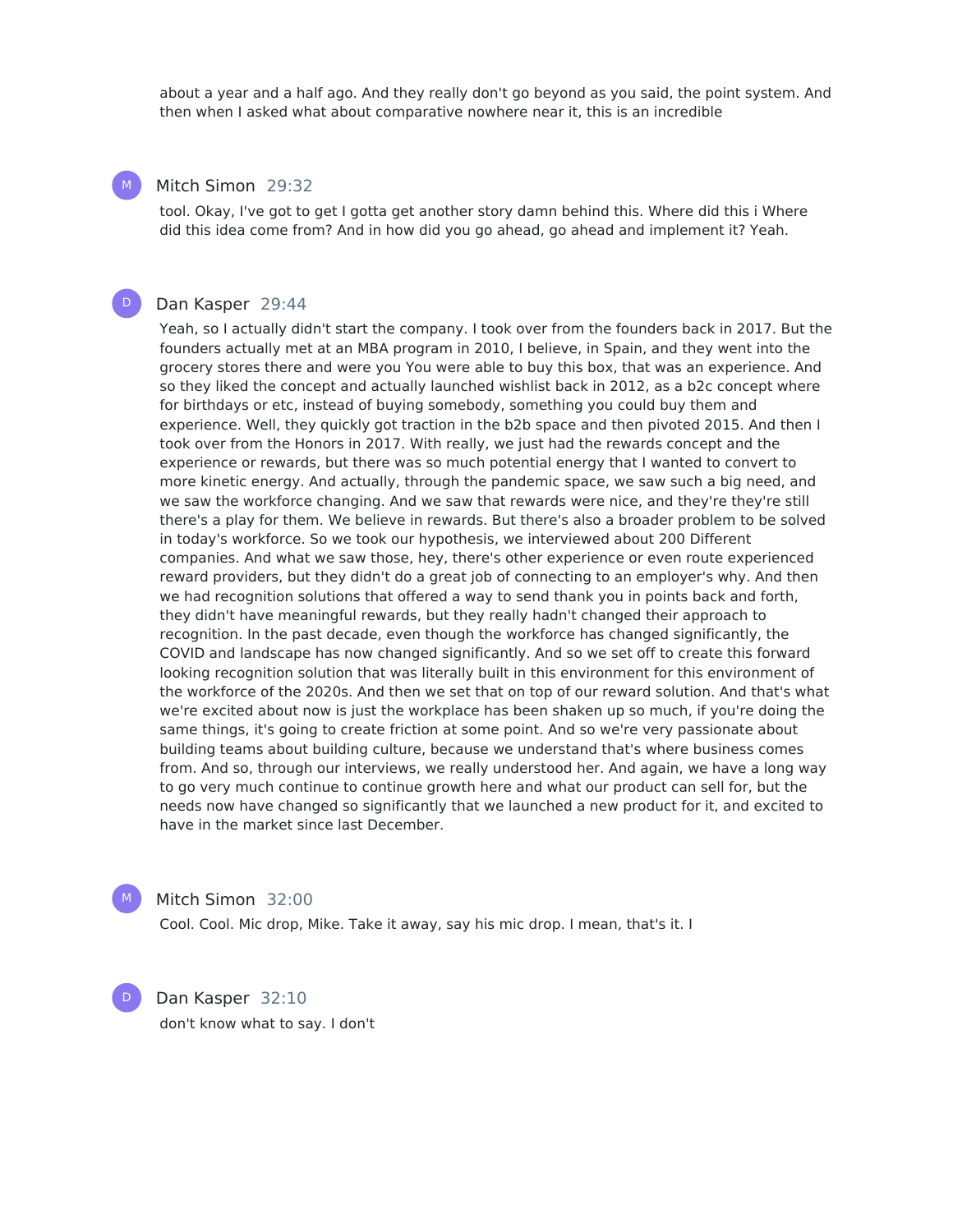#### Mitch Simon 32:11

mean to say I'm like, I am I am taken aback here. Yeah, that's Wow, that's like a perfect solution.

#### Ginny Bianco-Mathis 32:20

And your, your, your latest explanation came full circle to the experience. You know, you call it a recognition tool. On one hand. I think you have to say recognition and experience tool, because that is such a major. Now, how do you come up with what these these experiences are you talk to that particular the folks in that culture. And what's important,

#### Dan Kasper 32:53

yeah, building a marketplace is challenging for sure. And it's been we've had, you know, a team designated to build out the marketplace over the time. So we have relationships with vendors across the US now we also have experiences internationally as well. And then we also have we tap into aggregators. For live events, we have access to about a million different live events that you can book real time on through the software, so you can get to that sports game that you always wanted to go to go see that concert that now that things are opening back up. So we have two different ways you're able to facilitate the rewards, one of which you can do yourself book on your own. So then tickets or whatever you are just delivered to your inbox or conversely, all the local experiences that recall. And we actually have a concierge team that will work with you to book that on your behalf. So you have two different options, whether it be like the white glove service of the independent bookings, or you just like doing it yourself and getting the tickets and going on from there.

# $\mathsf{G}^-$

M

Ginny Bianco-Mathis 33:48

Right, right. Terrific. Net, it's up to you to try Hey,

#### Mitch Simon 33:55

man, how can people rush find you get a hold of you and get wishlist? That's my biggest question because I've just been writing down the CEOs that I want to set you up with right now. And I think we're gonna be really busy.

#### D

#### Dan Kasper 34:09

I would love any and all introductions or they want to work with us specifically or just want to toss ideas around what their company needs, how to best find solution that will work for them. And very much believers in cultures in recognition and if that works to be with wishlist fantastic if that's doing something yourself or somebody else I'm just excited that you know the topic of cultures and performance is still top of mind and even more so coming through the pandemic.



 $\mathsf{G}^-$ 

 $\mathsf{D}^-$